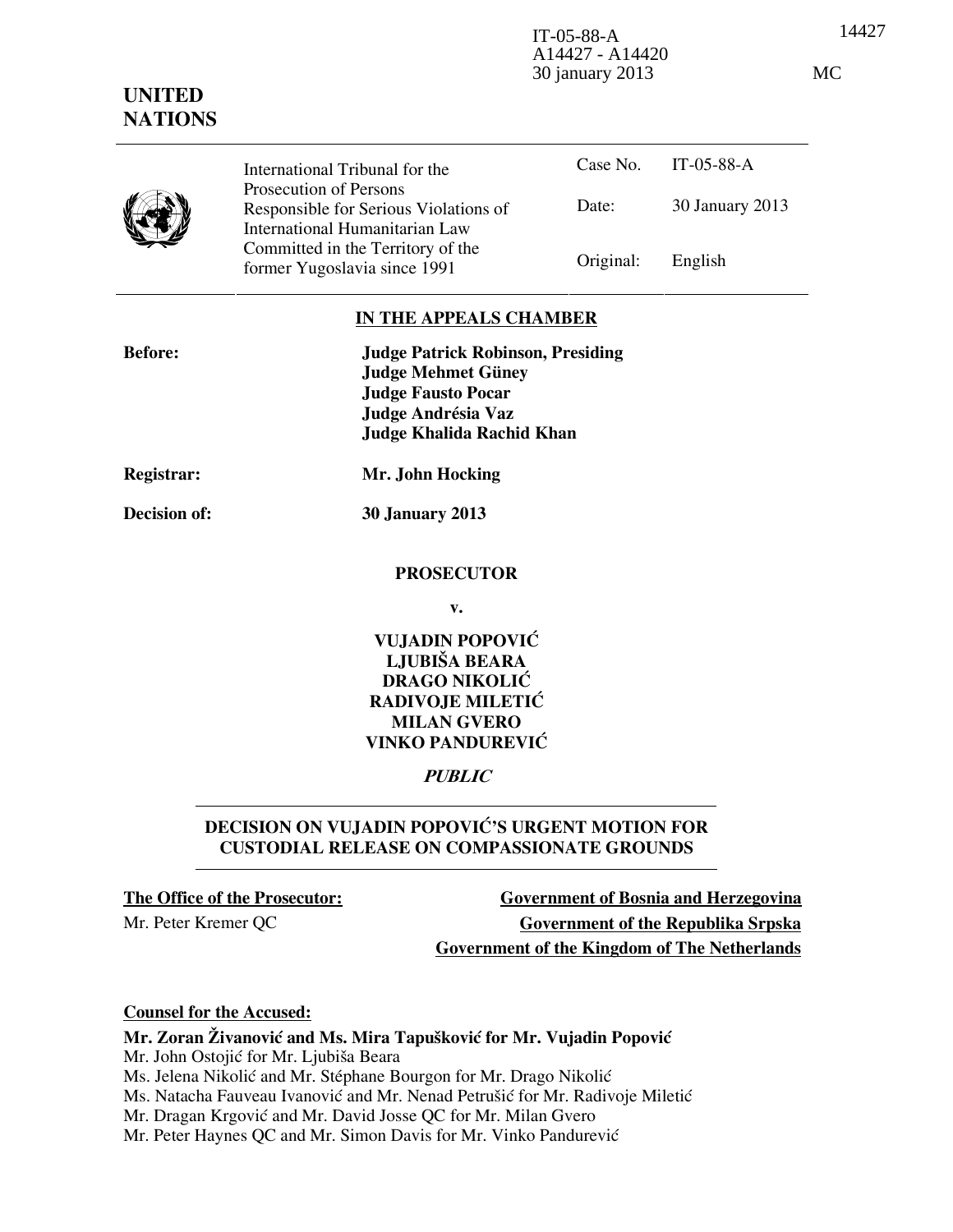**THE APPEALS CHAMBER** of the International Tribunal for the Prosecution of Persons Responsible for Serious Violations of International Humanitarian Law Committed in the Territory of the former Yugoslavia since 1991 ("Appeals Chamber" and "Tribunal", respectively);

**BEING SEISED OF** "Vujadin Popović's Urgent Motion for Custodial Release on Compassionate Grounds" filed confidentially with confidential annexes by Vujadin Popović ("Popović") on 14 January 2013 ("Motion");

**NOTING** the "Addendum to Vujadin Popović's Urgent Motion for Custodial Release" filed confidentially with confidential annex by Popović on 17 January 2013 ("Addendum to the Motion"), which attaches guarantees from the Government of the Republika Srpska in support of the Motion: $<sup>1</sup>$ </sup>

**NOTING** the "Prosecution Response to Vujadin Popović's Urgent Motion for Custodial Release on Compassionate Grounds" and the "Addendum to Prosecution Response to Vujadin Popović's Urgent Motion for Custodial Release on Compassionate Grounds" both filed confidentially by the Office of the Prosecutor ("Prosecution") on 15 January 2013 and 21 January 2013, respectively ("Response" and "Addendum to the Response", respectively), in which the Prosecution only opposes the Motion "[i]n the absence of guarantees from the Government of Republika Srpska in response to strict conditions<sup>32</sup> as set out in the Addendum to the Response;<sup>3</sup>

**NOTING** the "Reply to Addendum to Prosecution Response to Vujadin Popović's Urgent Request for Custodial Release" filed confidentially by Popović on 22 January 2013 ("Reply"), in which Popović indicates that he will accede to most of the additional conditions proposed by the Prosecution in the Addendum to the Response with the exception that he should remain in the confines of a State Prison facility and that his movement should be limited to attending the memorial service:<sup>4</sup>

**NOTING** that Popović requests that he be granted provisional release in the Republika Srpska for a period of three days, including travel time, from 8 February to 10 February 2013, or such duration as deemed fit by the Appeals Chamber, to attend the memorial service of his mother who passed away on 3 January 2013; $^5$ 

 $\overline{a}$ 

<sup>1</sup> Guarantee of the Government of the Republika Srpska, S/M – 1/13 conf., dated 15 January 2013 (confidential) ("Republika Srpska's Guarantees").

 $\dot{2}$ Addendum to the Response, para. 7. See also Response, para. 2; Addendum to the Response, paras 1, 2, 4.

<sup>&</sup>lt;sup>3</sup> See Addendum to the Response, para. 6.

<sup>4</sup> Reply, paras 4-7.

 $<sup>5</sup>$  Motion, paras 1, 6-8.</sup>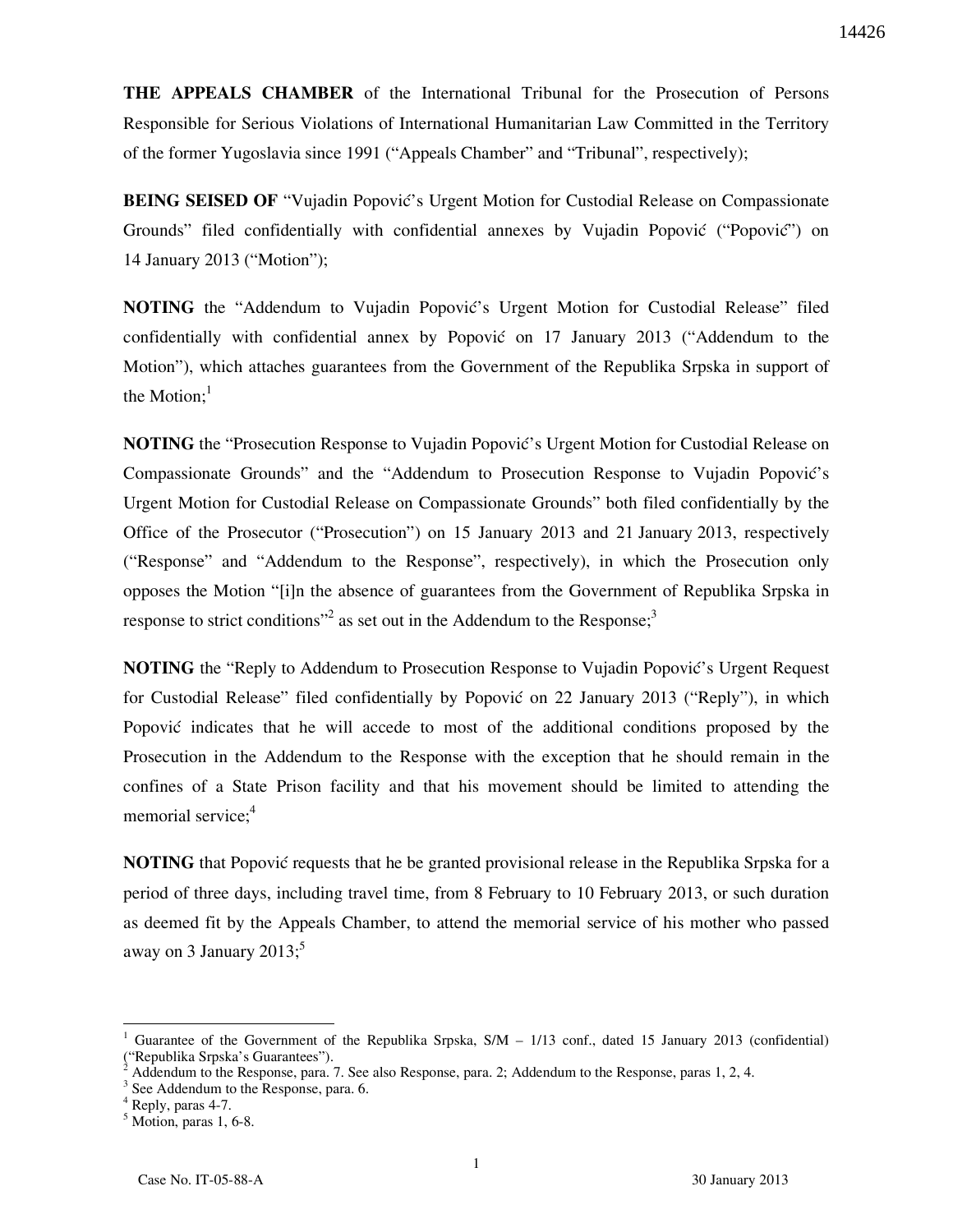**NOTING** that Popović requests that he be permitted to stay in Šekovići and attend gatherings at the local cemetery and the home of his deceased mother, while he spends his nights in a local police station in Šekovići, Republika Srpska;<sup>6</sup>

**NOTING** that Popović submits, *inter alia*, that: (i) local prison facilities in Republika Srpska fall under the authority of the Ministry of Interior, which also governs any State prison facility; (ii) there is no evidence that the local prison facility in Šekovići is less capable of guarding him than an unspecified State prison facility; and (iii) a condition which requires him to stay in a State prison facility is excessive in light of the logistics requiring him to travel long distances at night on poorly illuminated and deserted mountainous roads; $\overline{7}$ 

**NOTING** that The Netherlands, in its capacity as Host State, informed the Tribunal by a letter filed confidentially on 16 January 2013 that it did not object to Popović's provisional release; $^8$ 

**NOTING** that Popović claims to satisfy the criteria of Rule 65(I) of the Tribunal's Rules of Procedure and Evidence ("Rules"), in that: (i) he is not a flight risk and will surrender into detention at the conclusion of the provisional release; (ii) he will not pose a danger to any victim, witness, or other person; and (iii) his mother's memorial service constitutes a special circumstance warranting his provisional release;<sup>9</sup>

**NOTING** that, in addition, Popović submits a solemn declaration that he will "fully and unconditionally comply with any decision of the Appeals Chamber";  $10<sup>10</sup>$ 

**NOTING** Popović's submission that special circumstances exist which merit his provisional release, as his mother, Ms. Vukosava Popović, passed away on 3 January 2013 and her memorial service is scheduled to take place in Šekovići, Republika Srpska, on 9 February 2013, approximately 40 days after her death in accordance with Orthodox tradition;<sup>11</sup>

**NOTING** that Popović appends to the Motion the death certificate of Ms. Vukosava Popović which confirms that she passed away on 3 January  $2013$ ;<sup>12</sup>

 $\overline{a}$ 

<sup>6</sup> Reply, para. 7; Motion paras 4, 6.

 $7$  Reply, paras 4-5.

<sup>&</sup>lt;sup>8</sup> Correspondence from the Head of the Host Nation Division for the Minister of Foreign Affairs, "Re Custodial release Mr. Vujadin Popović", 16 January 2013 (confidential).

 $9$  Motion, paras 2, 4, 6. While Popović refers to Rule 65(B) of the Rules and to "compelling humanitarian grounds", the Appeals Chamber understands that he meant to refer to Rule 65(I) of the Rules and "special circumstances".

Motion, Annex B, para. 2(viii).

<sup>&</sup>lt;sup>11</sup> Motion, para. 6.

<sup>&</sup>lt;sup>12</sup> Motion, Annex C.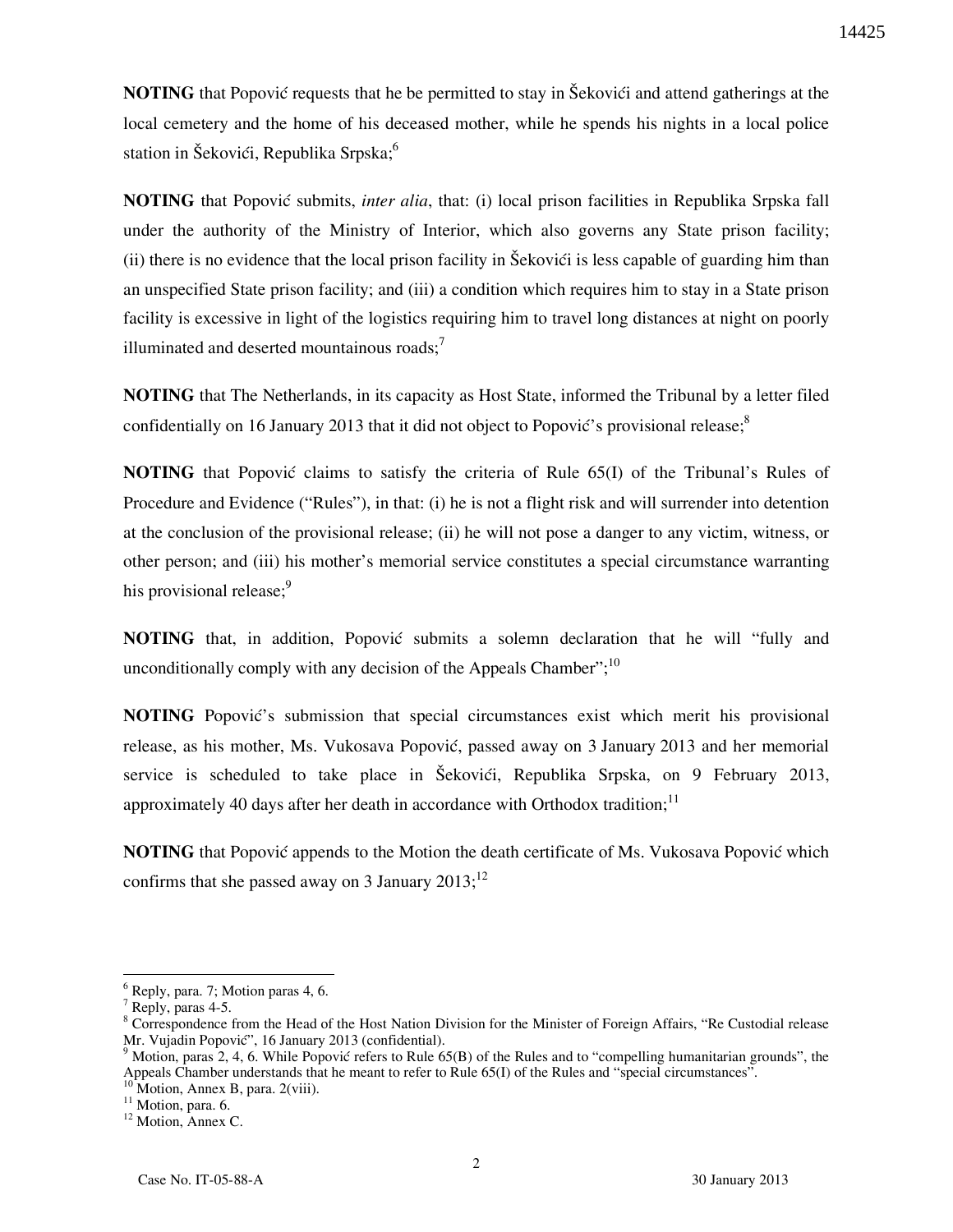**RECALLING** that, pursuant to Rule 65(I) of the Rules, provisional release may be granted if the Appeals Chamber is satisfied that: (i) the convicted person, if released, will appear at the hearing of the appeal or will surrender into detention at the conclusion of the fixed period, as the case may be; (ii) the convicted person, if released, will not pose a danger to any victim, witness or other person; and (iii) special circumstances exist warranting such release;

**RECALLING** that the requirements under Rule 65(I) of the Rules must be considered cumulatively,  $13$  and the discretionary assessment of whether they have been met is made on a caseby-case basis; $^{14}$ 

**RECALLING** that special circumstances related to humanitarian and compassionate considerations exist where there is an "acute justification", such as a memorial service for a close family member; $^{15}$ 

**CONSIDERING** that the memorial service for Popovic's mother constitutes a special circumstance within the meaning of Rule 65(I) of the Rules;

**CONSIDERING** that Popović's indication that he "will accede to most of the additional conditions proposed by the Prosecution<sup>"16</sup> in its Addendum to the Response does not replace the need for sufficient guarantees, and that so far the Republika Srpska's Guarantees do not specifically address all of the stringent conditions set out below;

**CONSIDERING** that in view of: (i) Popović's own solemn declaration to return to the United Nations Detention Unit ("UNDU") and to refrain from contacting any witnesses or victims;  $17 \text{ and } 10 \text{ m}$ (ii) the Republika Srpska's Guarantees that it will, *inter alia*, provide 24-hour security for Popović during his stay in the Republika Srpska and escort Popović during all necessary transfers.<sup>18</sup> the imposition of strict conditions, as set out below, will suffice to ensure Popović's return to the UNDU at the end of his provisional release, and that he will not pose a danger to any victim, witness or other person;

**FINDING**, therefore, that the requirements of Rule 65(I) of the Rules are satisfied, provided that the Government of the Republika Srpska provides additional guarantees that it will respect and ensure compliance with the specific conditions set out below;

 $\overline{a}$ 

<sup>&</sup>lt;sup>13</sup> Public Redacted Version of 11 December 2012 Decision on Vujadin Popović's Application for Custodial Release on Compassionate Grounds, 16 January 2013 ("Popović Decision of 16 January 2013"), p. 2 and references cited therein.

 $^{14}$  Popović Decision of 16 January 2013, p. 2 and references cited therein.

<sup>&</sup>lt;sup>15</sup> Popović Decision of 16 January 2013, p. 3 and references cited therein.

<sup>&</sup>lt;sup>16</sup> Reply, para. 4.

 $17$  Motion, Annex B, paras 2(i), (iv).

<sup>&</sup>lt;sup>18</sup> Republika Srpska's Guarantees, paras 1, 3-5.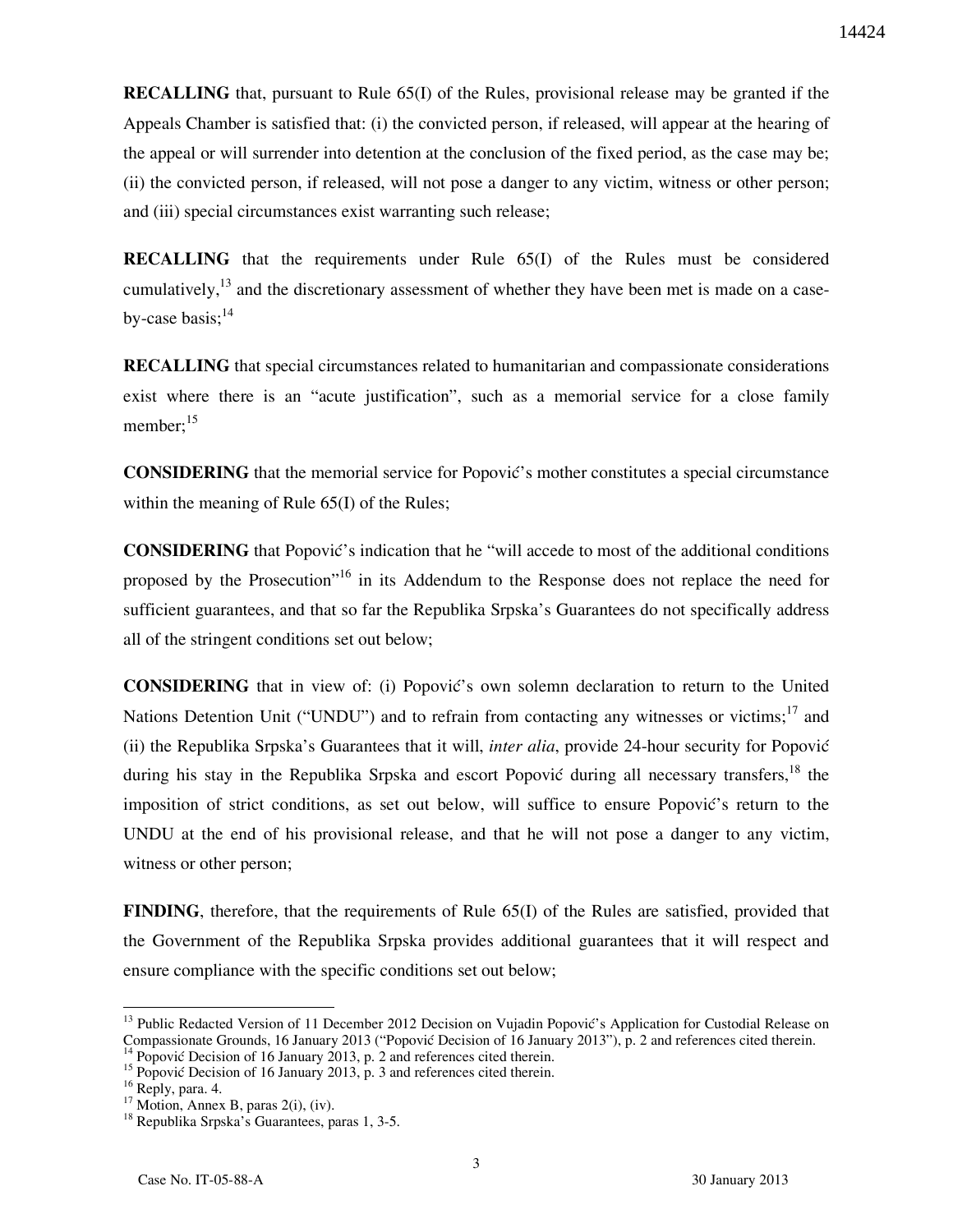**FINDING** further that although all the related findings were confidential, the present decision does not contain any information to warrant giving it a confidential status;

**FINDING** that Popović shall not be provisionally released unless the Republika Srpska provides, no later than 4 February 2013, additional guarantees to the Appeals Chamber that it will respect and ensure compliance with the specific conditions set out in the Orders and Requirements below;

## **FOR THE FOREGOING REASONS**

## **PURSUANT TO** Rule 65(I) of the Rules,

**HEREBY GRANTS** the Motion and **AUTHORISES** provisional release for Popović for a period of three days from 8 February to 10 February 2013, subject to the conditions below; and

#### **ORDERS** as follows:

- 1. Popović shall be transported to Schiphol airport in The Netherlands by the Dutch authorities on 8 February 2013;
- 2. At Schiphol airport, Popović shall be provisionally delivered into the custody of the authorised official(s) of the Ministry of Interior of the Republika Srpska and shall be under the supervision and surveillance of such official(s) of the Ministry of Interior of the Republika Srpska who shall accompany him for the remainder of his travel to and from Šekovići, Republika Srpska, Bosnia and Herzegovina;
- 3. The period of the provisional release shall commence when Popović is delivered into the custody of the authorised official(s) of the Ministry of Interior of the Republika Srpska at Schiphol airport on 8 February 2013 and shall terminate upon his return to the Dutch authorities, which shall be no later than 10 February 2013;
- 4. On his return flight, Popović shall be accompanied by the authorised official(s) of the Ministry of Interior of the Republika Srpska who shall deliver him into the custody of the Dutch authorities at Schiphol airport, and the Dutch authorities shall then transport Popović back to the UNDU in The Hague; and
- 5. During the period of his provisional release, Popović shall abide by the following conditions: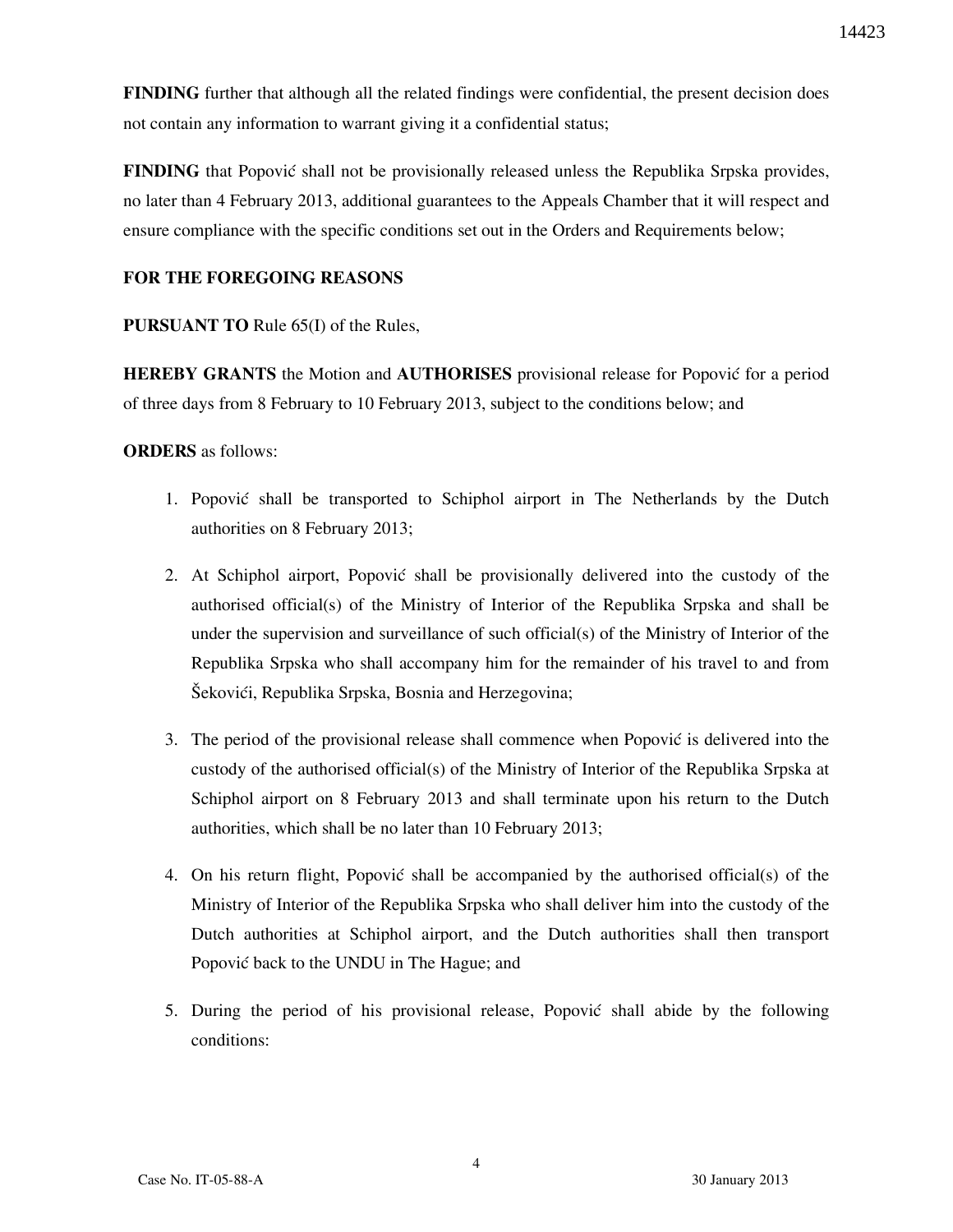- a. before leaving the UNDU, Popović shall provide details of his itinerary to the Ministry of Justice of The Netherlands and to the Registrar of the Tribunal ("Registrar");
- b. Popović shall remain within the confines of the home of his deceased mother, the local cemetery, and the local prison in Šekovići, Republika Srpska, Bosnia and Herzegovina, apart from his travel to and from these locations and as specifically authorised by the Appeals Chamber;
- c. between 23:00 hours each night and 7:00 hours the next day, Popović shall be confined to the local prison in Šekovići, Republika Srpska, Bosnia and Herzegovina;
- d. Popović shall remain under 24-hour armed surveillance by authorised officials of the Ministry of Interior of the Republika Srpska throughout his presence in Republika Srpska, Bosnia and Herzegovina;
- e. Popović shall surrender all his travel documents to the European Union Police Mission in Sarajevo, or the Office of the Prosecutor in Sarajevo, or the Public Security Station in the Municipality of Šekovići for the entire duration of his provisional release;
- f. Popović shall have no contact whatsoever or in any way interfere with victims or (potential) witnesses, or otherwise interfere in any way with the proceedings of the Tribunal or the administration of justice;
- g. Popović shall not discuss his case with anyone, including the media, other than his Counsel;
- h. Popović shall strictly comply with any requirements of the authorities of Republika Srpska necessary to enable them to comply with their obligations under the present decision;
- i. Popović shall comply with any order of the Appeals Chamber varying the terms of or terminating his provisional release; and
- j. Popović shall return to the UNDU no later than 10 February 2013;

**REQUIRES** the Government of the Republika Srpska to inform the Appeals Chamber and the Registrar by 4 February 2013 that it will assume responsibility for: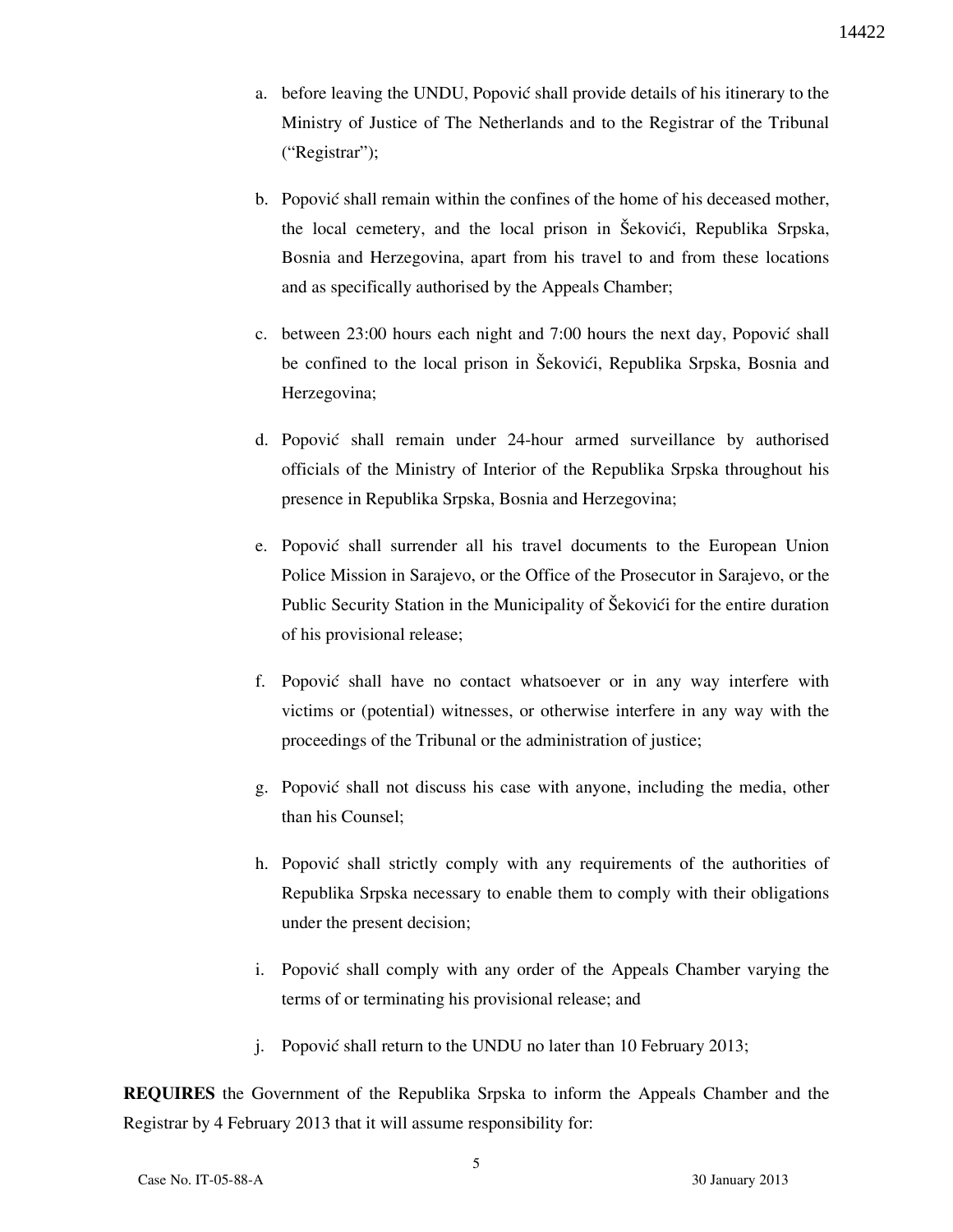1. Designating the authorised official(s) of the Ministry of Interior of the Republika Srpska into whose custody Popović shall be delivered and who shall accompany Popović from Schiphol airport in The Netherlands to the local prison facility in Šekovići, Republika Srpska, Bosnia and Herzegovina, and back to Schiphol airport;

2. Notifying, as soon as practicable, but no later than 4 February 2013, the Appeals Chamber and the Registrar of the name(s) of these designated official(s);

3. Ensuring Popović's personal security and safety while on provisional release in the Republika Srpska;

4. Providing 24-hour armed surveillance of Popović throughout his stay in the Republika Srpska, including the transfer from the airport in Bosnia and Herzegovina to Šekovići, Republika Srpska, and back;

5. Covering all expenses in connection with Popović's provisional release including, but not limited to, the transport from Schiphol airport to Šekovići, Republika Srpska, Bosnia and Herzegovina, and back to Schiphol airport into the custody of Dutch authorities;

6. Facilitating, at the request of the Appeals Chamber or of the parties, all means of cooperation and communication between the parties and ensuring the confidentiality of any such communications;

7. Reporting immediately to the Registrar as to the substance of any threats to Popović's security, including full reports of investigations related to such threats;

8. Detaining Popović immediately should he attempt to escape from the territory of the Republika Srpska or the custody of the authorised official(s) of the Ministry of Interior of the Republika Srpska, or should he in any other way breach the terms and conditions of his provisional release as set out in the present decision and reporting immediately any such breach to the Registry of the Tribunal and the Appeals Chamber;

9. Respecting the primacy of the Tribunal in relation to any existing or future proceedings in the Republika Srpska concerning Popović;

10. Submitting a daily written report to the Tribunal confirming the presence of Popović in the Republika Srpska and his adherence to the conditions of his provisional release; and

11. Complying strictly with any other or further requirement of the Appeals Chamber concerning this short-term provisional release; and

6